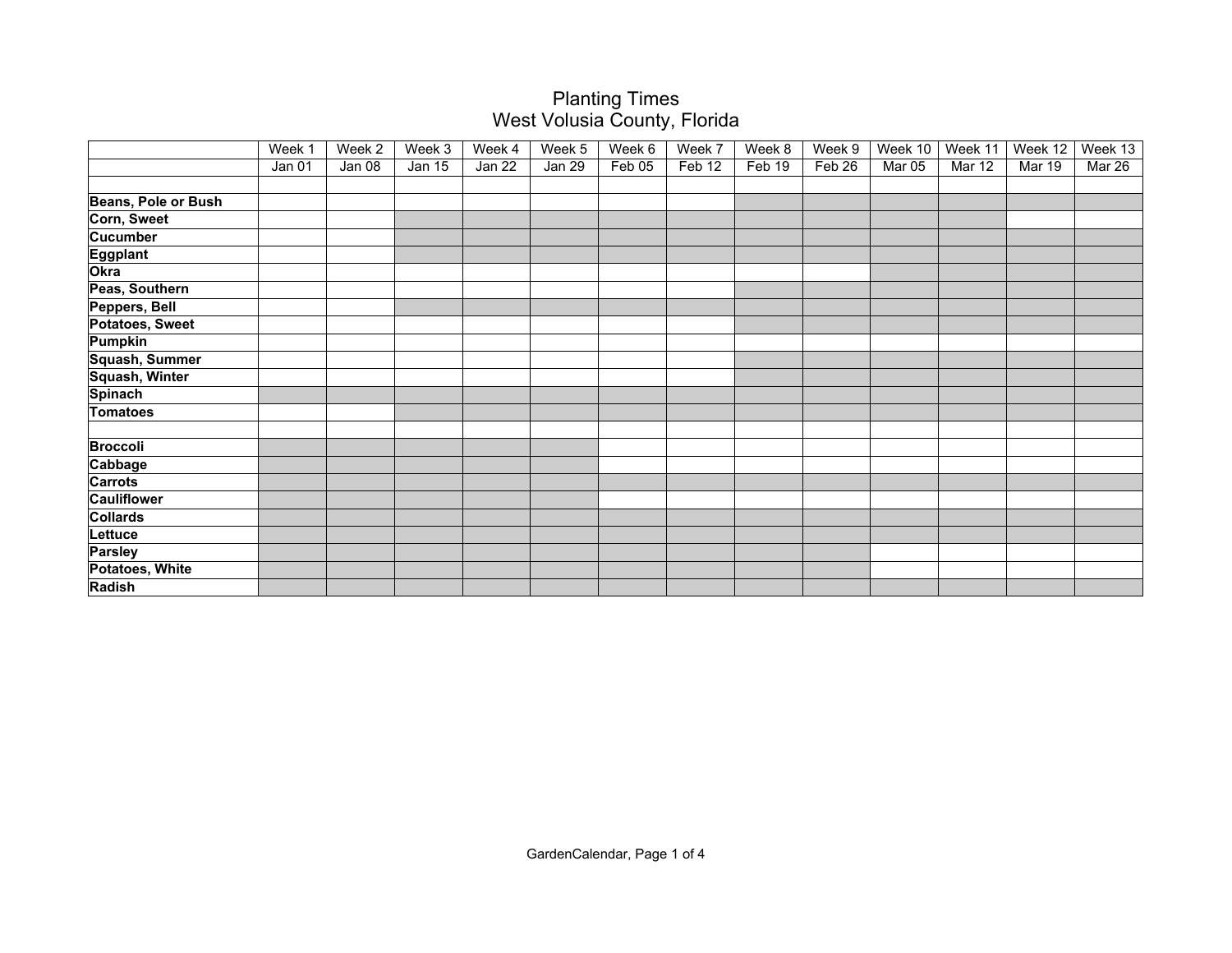|                     | Week 14 | Week 15 | Week $16$ | Week 17 | Week 18 | Week 19 | Week 20 | Week 21 | Week 22 | Week 23 | Week 24       | Week 25       | Week 26       |
|---------------------|---------|---------|-----------|---------|---------|---------|---------|---------|---------|---------|---------------|---------------|---------------|
|                     | Apr 02  | Apr 09  | Apr 16    | Apr 23  | Apr 30  | May 07  | May 14  | May 21  | May 28  | Jun 04  | <b>Jun 11</b> | <b>Jun 18</b> | <b>Jun 25</b> |
|                     |         |         |           |         |         |         |         |         |         |         |               |               |               |
| Beans, Pole or Bush |         |         |           |         |         |         |         |         |         |         |               |               |               |
| Corn, Sweet         |         |         |           |         |         |         |         |         |         |         |               |               |               |
| <b>Cucumber</b>     |         |         |           |         |         |         |         |         |         |         |               |               |               |
| <b>Eggplant</b>     |         |         |           |         |         |         |         |         |         |         |               |               |               |
| Okra                |         |         |           |         |         |         |         |         |         |         |               |               |               |
| Peas, Southern      |         |         |           |         |         |         |         |         |         |         |               |               |               |
| Peppers, Bell       |         |         |           |         |         |         |         |         |         |         |               |               |               |
| Potatoes, Sweet     |         |         |           |         |         |         |         |         |         |         |               |               |               |
| Pumpkin             |         |         |           |         |         |         |         |         |         |         |               |               |               |
| Squash, Summer      |         |         |           |         |         |         |         |         |         |         |               |               |               |
| Squash, Winter      |         |         |           |         |         |         |         |         |         |         |               |               |               |
| <b>Spinach</b>      |         |         |           |         |         |         |         |         |         |         |               |               |               |
| <b>Tomatoes</b>     |         |         |           |         |         |         |         |         |         |         |               |               |               |
| <b>Broccoli</b>     |         |         |           |         |         |         |         |         |         |         |               |               |               |
| Cabbage             |         |         |           |         |         |         |         |         |         |         |               |               |               |
| <b>Carrots</b>      |         |         |           |         |         |         |         |         |         |         |               |               |               |
| <b>Cauliflower</b>  |         |         |           |         |         |         |         |         |         |         |               |               |               |
| <b>Collards</b>     |         |         |           |         |         |         |         |         |         |         |               |               |               |
| Lettuce             |         |         |           |         |         |         |         |         |         |         |               |               |               |
|                     |         |         |           |         |         |         |         |         |         |         |               |               |               |
| Parsley             |         |         |           |         |         |         |         |         |         |         |               |               |               |
| Potatoes, White     |         |         |           |         |         |         |         |         |         |         |               |               |               |
| Radish              |         |         |           |         |         |         |         |         |         |         |               |               |               |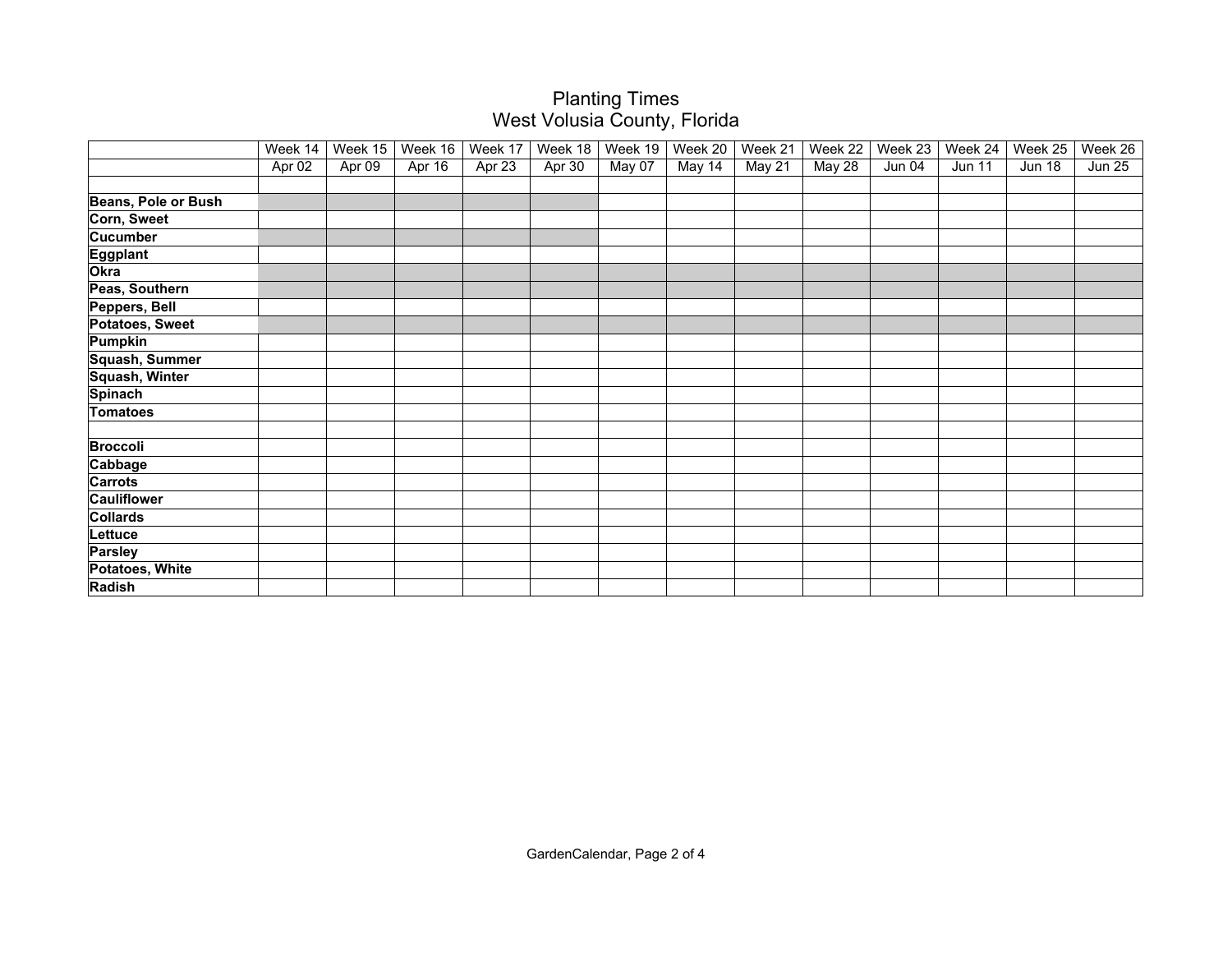|                     | Week 27       | Week 28       | Week 29       | Week 30       | Week 31       | Week 32 | Week 33 | Week 34 | Week 35 | Week 36 | Week 37 | Week 38 | Week 39 |
|---------------------|---------------|---------------|---------------|---------------|---------------|---------|---------|---------|---------|---------|---------|---------|---------|
|                     | <b>Jul 02</b> | <b>Jul 09</b> | <b>Jul 16</b> | <b>Jul 23</b> | <b>Jul 30</b> | Aug 06  | Aug 13  | Aug 20  | Aug 27  | Sep 03  | Sep 10  | Sep 17  | Sep 24  |
|                     |               |               |               |               |               |         |         |         |         |         |         |         |         |
| Beans, Pole or Bush |               |               |               |               |               |         |         |         |         |         |         |         |         |
| Corn, Sweet         |               |               |               |               |               |         |         |         |         |         |         |         |         |
| <b>Cucumber</b>     |               |               |               |               |               |         |         |         |         |         |         |         |         |
| <b>Eggplant</b>     |               |               |               |               |               |         |         |         |         |         |         |         |         |
| Okra                |               |               |               |               |               |         |         |         |         |         |         |         |         |
| Peas, Southern      |               |               |               |               |               |         |         |         |         |         |         |         |         |
| Peppers, Bell       |               |               |               |               |               |         |         |         |         |         |         |         |         |
| Potatoes, Sweet     |               |               |               |               |               |         |         |         |         |         |         |         |         |
| Pumpkin             |               |               |               |               |               |         |         |         |         |         |         |         |         |
| Squash, Summer      |               |               |               |               |               |         |         |         |         |         |         |         |         |
| Squash, Winter      |               |               |               |               |               |         |         |         |         |         |         |         |         |
| <b>Spinach</b>      |               |               |               |               |               |         |         |         |         |         |         |         |         |
| <b>Tomatoes</b>     |               |               |               |               |               |         |         |         |         |         |         |         |         |
|                     |               |               |               |               |               |         |         |         |         |         |         |         |         |
| <b>Broccoli</b>     |               |               |               |               |               |         |         |         |         |         |         |         |         |
| Cabbage             |               |               |               |               |               |         |         |         |         |         |         |         |         |
| <b>Carrots</b>      |               |               |               |               |               |         |         |         |         |         |         |         |         |
| <b>Cauliflower</b>  |               |               |               |               |               |         |         |         |         |         |         |         |         |
| Collards            |               |               |               |               |               |         |         |         |         |         |         |         |         |
| Lettuce             |               |               |               |               |               |         |         |         |         |         |         |         |         |
| Parsley             |               |               |               |               |               |         |         |         |         |         |         |         |         |
| Potatoes, White     |               |               |               |               |               |         |         |         |         |         |         |         |         |
| Radish              |               |               |               |               |               |         |         |         |         |         |         |         |         |